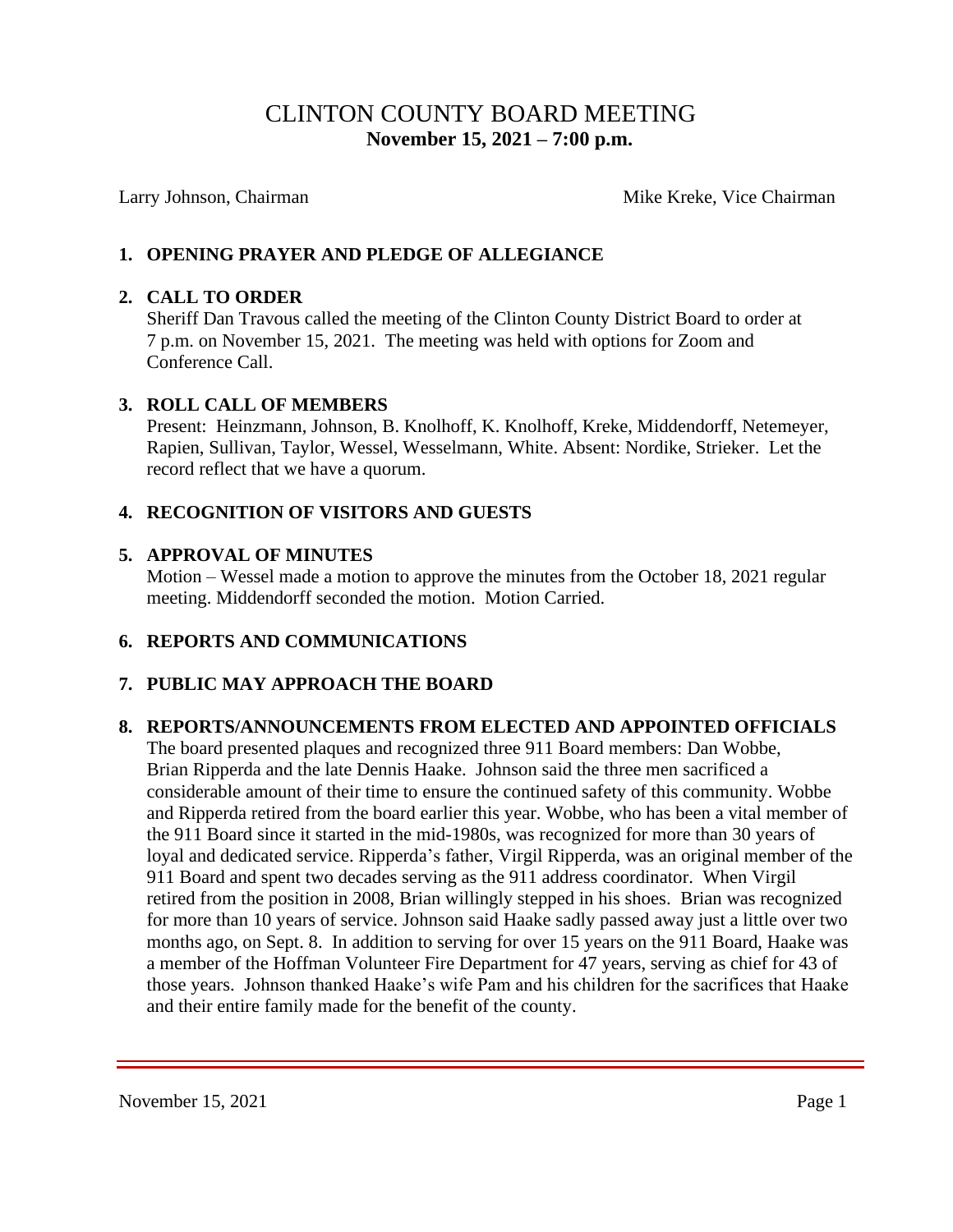#### **9. STANDING COMMITTEES**

- a. Zoning/Subdivision Committee Craig Taylor No Report
- b. Economic Development/Enterprise Zone Keith Nordike No Report
- c. Tourism Committee Jim Sullivan No Report
- d. Environmental Concerns/Unincorporated/Solid Waste Nelson Heinzmann No Report
- e. Assessment Committee Bryan Wessel
	- 1. Wessel reported that there were 102 transfer declarations for sold properties, which is an increase of 5 over the previous month. Assessment notices were mailed on Nov. 10 including 7,054 farmland assessment notices and 1,389 notices for other classifications such as residential and commercial. The Supervisor of Assessments Office is working on state reports to be filed with the Department of Revenue. The Board of Review will begin approving Homestead Exemptions on November 1.
- f. Insurance/ICIT Nelson Heinzmann
	- 1. Heinzmann reported on the Nov 8 committee meeting. He said insurance agent Dan Imming explained changes with the Cyber Security renewal. The premium has increased to \$5,700 annually with the deductible at \$25,000 for \$1 million in coverage. Imming also presented the renewal for the county's Liability and Property coverage. The annual premium decreased \$350 even though property values increased on several county parcels. Heinzmann gave the monthly Einstein Consulting report showing that total fees are down 15 percent as compared to this time last year, pharmacy expenses were up 10 percent, medical claims were down 11 percent and fixed costs were down 34 percent. The committee discussed the high costs of imaging at hospitals versus free standing imaging facilities. Free-standing could have saved the county \$20,927 in the past year. The committee will have a proposal to consider at the December meeting. For this Fiscal Year, claims and fees are 31 percent under budget without reimbursements and 52 percent under budget with reimbursements. The Liability and Worker's Comp funds remain the same as the previous month. The county received a reimbursement check from True RX for \$4,121.10. The committee discussed the upcoming ICIT assessment with Clinton County's share around \$7,100.
	- 2. Motion to Approve Renewal of Worker's Compensation and Liability Insurance Plans.

 Heinzmann made a motion for a roll call vote. Netemeyer seconded the motion. Heinzmann (Yes); Knolhoff, B (Yes), Knolhoff, K (Yes); Kreke (Yes);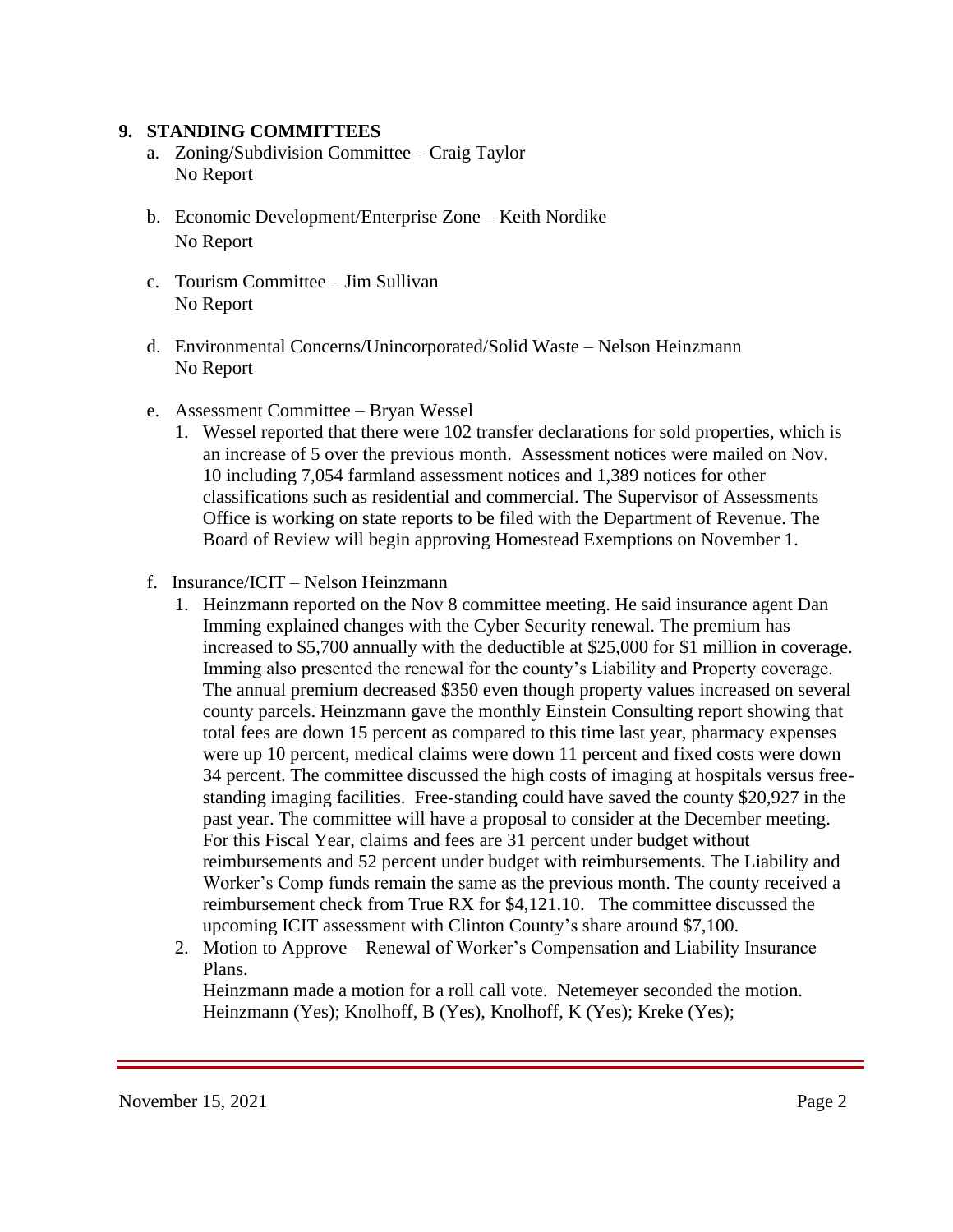Middendorff (Yes); Netemeyer (Yes); Nordike (Absent); Rapien (Yes); Strieker (Absent); Sullivan (Yes); Taylor (Yes); Wessel (Yes); Wesselmann (Yes); White (Yes). Motion Carried 12-0.

- g. Facilities Committee Ken Knolhoff
	- 1. K. Knolhoff reported that Elliot Data Systems, which is installing the secure entry system at the courthouse, has started on installation of the door locks. Specs for the new HVAC system at the courthouse will be ready later this month. Paper shredding is expected to take place during the first two weeks of December.
- h. Animal Control/County Farm Committee Craig Taylor
	- 1. Taylor reported that bids for the Multi-Purpose Building at the County Farm will be opened at the December 7 committee meeting. Soil samples have been taken at the County Farm and bids for renting that farm ground will be due in January. There were 36 cats and 20 stray dogs taken in this past month. A rabies vaccination clinic was held on November 13.
- i. Education Committee James White No Report.
- j. Veterans Committee Bob Netemeyer Netemeyer reminded board members to think of the men and women serving our country who cannot be home for Thanksgiving.
- k. Finance/Health/Revolving Loan Committee/General Services/Judiciary Brad Knolhoff
	- 1. Treasurer's Monthly Report Denise Trame Motion to Approve the Monthly Budget and Financial Report for October. Taylor made a motion to approve the Treasurer's Monthly Report. Middendorff seconded the motion. Motion Carried. Trame reported the county received an oil check for \$14,951.08 and \$6,853.30 was collected for video gaming last month. Property owners with delinquent taxes will be listed in the local newspapers during the week of November 23. The annual tax sale is slated for December 14.
	- 2. Accountant Fred Becker said the General Fund remains in budget with a starting balance of \$3,250,000. Revenues and expenses are both estimated at \$9,308,701 with an ending estimated balance of \$3,350,000. The two largest expenditures are General and Administrative which includes the health insurance for employees, repairs and maintenance of the buildings and utilities. The other large item is the Sheriff's budget which has increased due to salary increases. Most county offices saw slight increases due to budgeted salary increases. Under Special Revenue Funds is a new line item for ARPA (American Rescue Plan Act) Funds which is \$7.2 million and will be used to help finance the health building, a new HVAC system, and other larger county projects. Becker said most of the Special Service Area (SSA)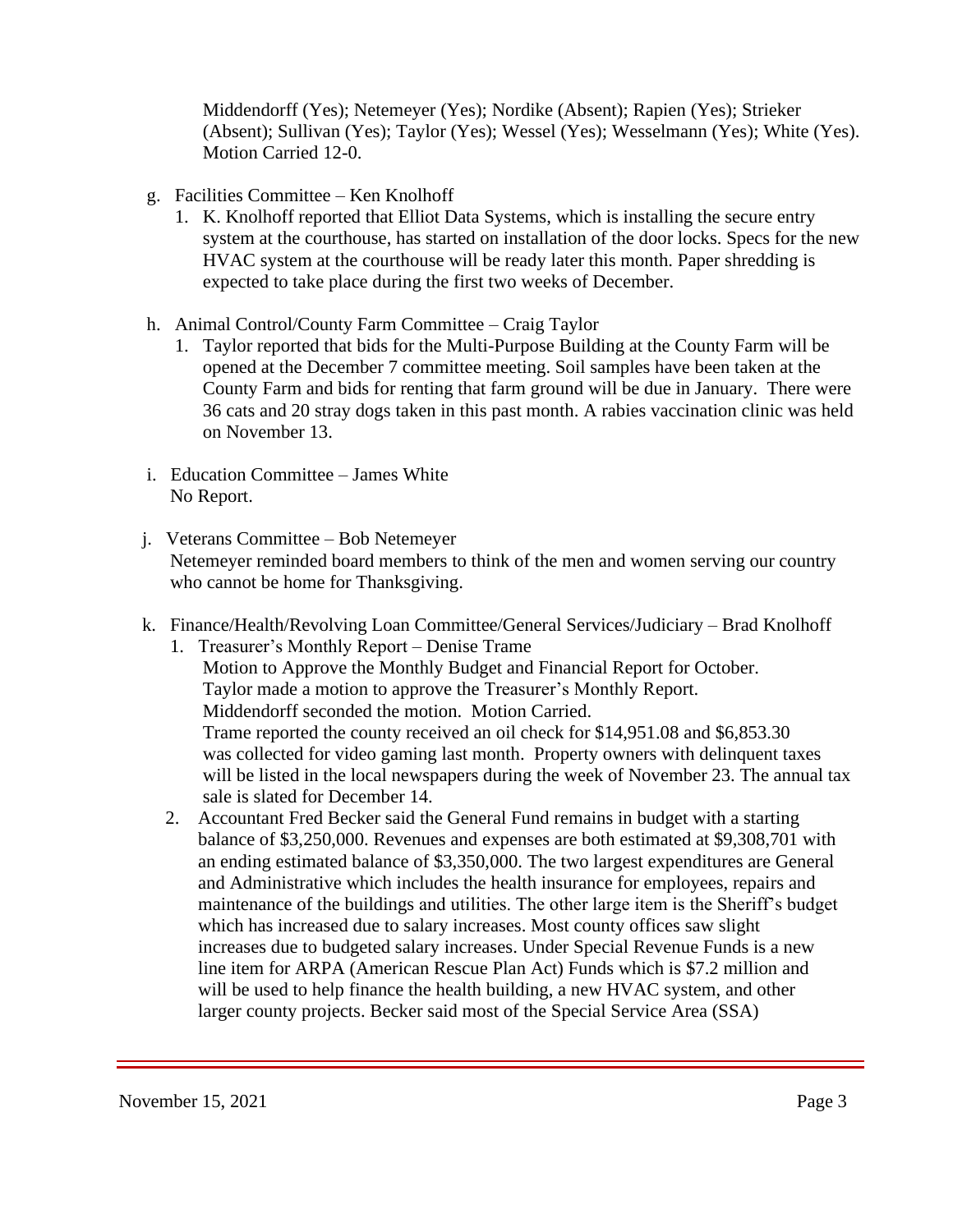ambulance contracts stayed the same or had minor increases. The county's estimated assessed valuation is increasing from \$695,329,738 to \$799,055,835, and the tax levy rate is decreasing this year from .8122 to .6784. Becker thanked the Finance Committee for its assistance in preparing the budget along with the department heads who provide the numbers for the budget.

 B. Knolhoff thanked Becker for his hard work in making the budget process run smoothly. He said one of his goals as a board member is to work on property taxes. Many taxing bodies have consistently held truth-in-taxation hearings and increased their tax rates. This year, the county is not only reducing its tax rate but also its overall levied amount. Over the last several years, the county has continued to reduce its tax rate. B. Knolhoff said this is possible due to the hard work of the County Board as well as the department heads who do their part to keep their offices in budget. He thanked everyone in county government who is involved in the process.

Motion to Approve – 2022 Budget and Levies

 B. Knolhoff made a motion for a roll call vote. White seconded the motion. Heinzmann (Yes); Knolhoff, B (Yes), Knolhoff, K (Yes); Kreke (Yes); Middendorff (Yes); Netemeyer (Yes); Nordike (Absent); Rapien (Yes); Strieker (Absent); Sullivan (Yes); Taylor (Yes); Wessel (Yes); Wesselmann (Yes); White (Yes). Motion Carried 12-0.

- 3. Motion to Approve 2022 SSA Contracts B. Knolhoff made a motion for a roll call vote. Wessel seconded the motion. Heinzmann (Yes); Knolhoff, B (Yes), Knolhoff, K (Yes); Kreke (Yes); Middendorff (Yes); Netemeyer (Yes); Nordike (Absent); Rapien (Yes); Strieker (Absent); Sullivan (Yes); Taylor (Yes); Wessel (Yes); Wesselmann (Yes); White (Yes). Motion Carried 12-0.
- 4. Motion to Approve Resolution for State's Attorney Appellate Prosecutor Contract. B. Knolhoff made a motion for a roll call vote. Rapien seconded the motion. Heinzmann (Yes); Knolhoff, B (Yes), Knolhoff, K (Yes); Kreke (Yes); Middendorff (Yes); Netemeyer (Yes); Nordike (Absent); Rapien (Yes); Strieker (Absent); Sullivan (Yes); Taylor (Yes); Wessel (Yes); Wesselmann (Yes); White (Yes). Motion Carried 12-0.
- l. Law Enforcement/EMA/Welfare/Safety/Liquor James White No Report.
- m. Road and Bridge Committee Bryan Wessel
	- 1. Motion to Approve Resolution for Maintenance under the Illinois Highway Code. B. Knolhoff made a motion for a roll call vote. White seconded the motion. Heinzmann (Yes); Knolhoff, B (Yes), Knolhoff, K (Yes); Kreke (Yes); Middendorff (Yes); Netemeyer (Yes); Nordike (Absent); Rapien (Yes); Strieker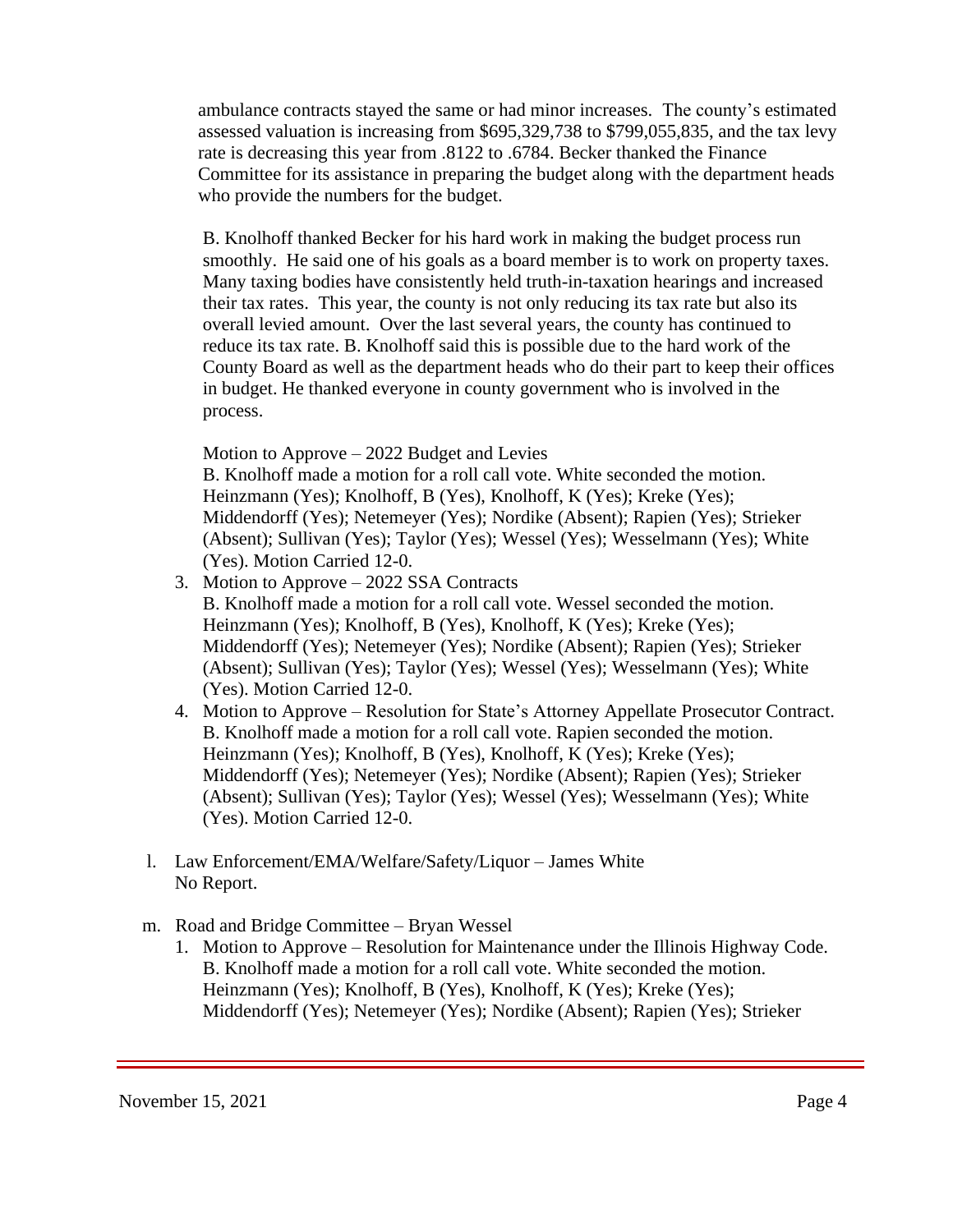(Absent); Sullivan (Yes); Taylor (Yes); Wessel (Yes); Wesselmann (Yes); White (Yes). Motion Carried 12-0.

2. Motion to Approve – Installation of Light by Clinton County Electric at the Intersection of IL 127 and Slant Road. The cost to the county will be \$5.48 per month.

 Heinzmann made a motion for a roll call vote. Taylor seconded the motion. Heinzmann (Yes); Knolhoff, B (Yes), Knolhoff, K (Yes); Kreke (Yes); Middendorff (Yes); Netemeyer (Yes); Nordike (Absent); Rapien (Yes); Strieker (Absent); Sullivan (Yes); Taylor (Yes); Wessel (Yes); Wesselmann (Yes); White (Yes). Motion Carried 12-0.

- 3. Behrens gave an update on the road in Fuehne Hill Subdivision, north of Aviston. The developers have two years from the time their subdivision was approved to get the road finished. That deadline is up on December 20, and Behrens said it would be impossible to get the project completed by then. Behrens said he will talk to the treasurer on Tuesday about cashing in the irrevocable letter of credit that was submitted by the developers, and the county will take over finishing up the roadway next spring. Behrens said most of the work was started two years ago; however, it was never completed. Behrens also reported on a hearing which he conducted on October 27 for an appeal of a recent decision by the Brookside Township Road Commissioner. Brookside Township had denied a request to vacate West Tenth Street, and Behrens concurred with the township's decision.
- n. Personnel/Labor Committee Mike Kreke
	- 1. Kreke reported that contracts for the Health Department assistant administrator and the administrator are up for renewal.
		- i. Motion to Approve Health Department Assistant Administrator Contract Kreke made a motion for a roll call vote. Middendorff seconded the motion. Heinzmann (Yes); Knolhoff, B (Yes), Knolhoff, K (Yes); Kreke (Yes); Middendorff (Yes); Netemeyer (Yes); Nordike (Absent); Rapien (Yes); Strieker (Absent); Sullivan (Yes); Taylor (Yes); Wessel (Yes); Wesselmann (Yes); White (Yes). Motion Carried 12-0.
		- ii. Motion to Approve Health Department Administrator Contract. Leidel's salary increase was recommended by the Health Board. Kreke made a motion for a roll call vote. White seconded the motion. Heinzmann (Yes); Knolhoff, B (Yes), Knolhoff, K (Yes); Kreke (Yes); Middendorff (Yes); Netemeyer (Yes); Nordike (Absent); Rapien (Yes); Strieker (Absent); Sullivan (Yes); Taylor (Yes); Wessel (Yes); Wesselmann (Yes); White (Yes). Motion Carried 12-0.
	- 2. Kreke reported that moving forward it will be up to department heads to give their part-time and non-union workers raises based on what the department heads have allotted in their annual budgets.
		- i. Motion to Vacate the Previous Resolution for Part-Time and Non-Union Employees.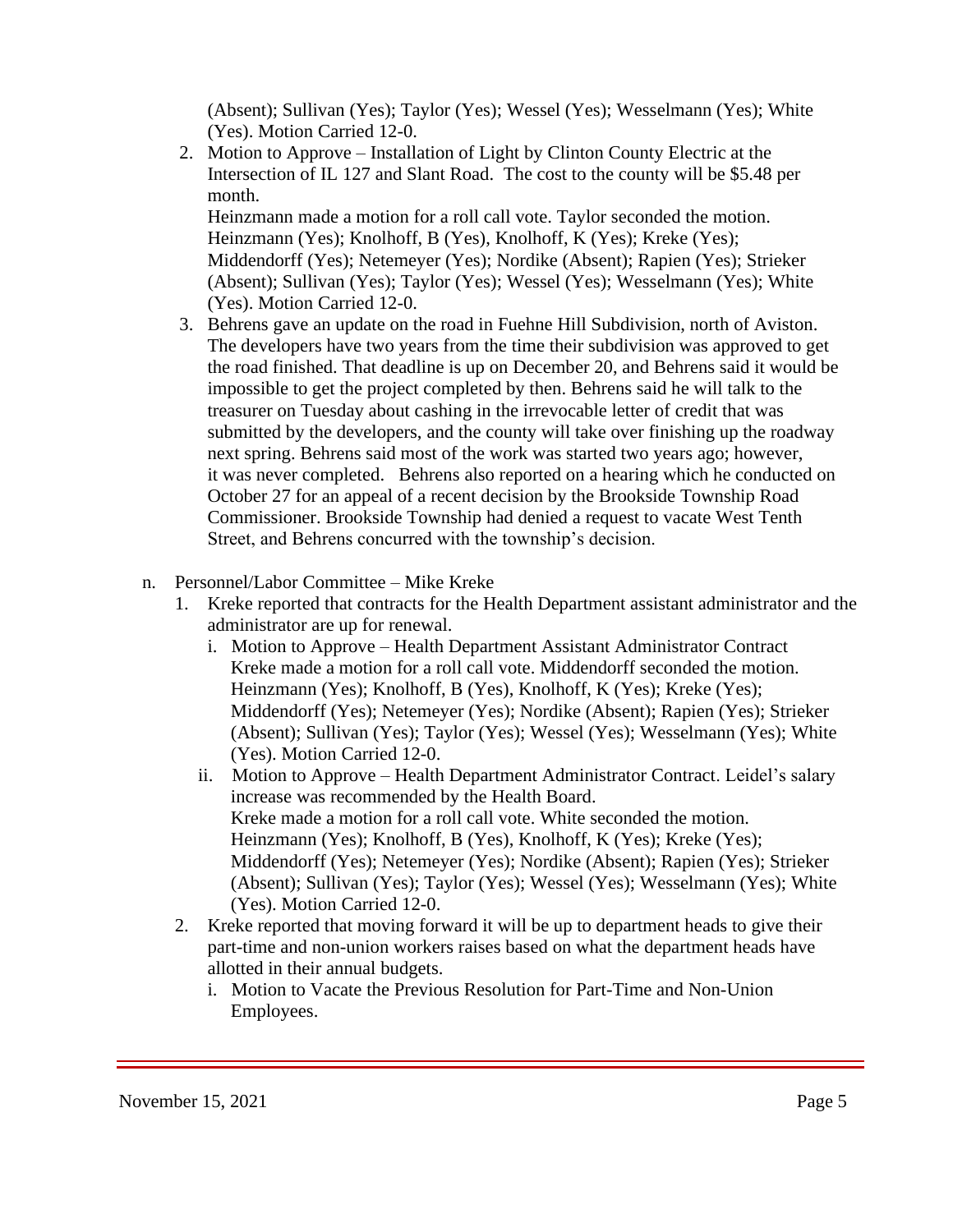Middendorff made a motion for a roll call vote. B. Knolhoff seconded the motion. Heinzmann (Yes); Knolhoff, B (Yes), Knolhoff, K (Yes); Kreke (Yes); Middendorff (Yes); Netemeyer (Yes); Nordike (Absent); Rapien (Yes); Strieker (Absent); Sullivan (Yes); Taylor (Yes); Wessel (Yes); Wesselmann (Yes); White (Yes). Motion Carried 12-0.

# **10. SPECIAL COMMITTEES**

- a . 708 Mental Health Board/Area Agency on Aging James White No Report
- b. County Health James White
	- 1. Motion to Approve Health Department Monthly Report White made a motion to approve the Health Department Monthly Report. Netemeyer seconded the motion. Motion Carried.
	- 2. White reported on the November 2 Health Board meeting. All of the Health Department's normal grants have been approved for the coming year with the exception of the Contract Tracing Grant, which was related to the Covid 19 pandemic. The county had a Covid positivity rate of 1.9 percent as of early November. This compares to 2.5 percent for the region. The county has started vaccinating children ages 5-11 and has coordinated this with some of the local schools. The committee continues working on specifications for a new health department building.
- c. GIS Committee Craig Taylor
	- 1. Taylor said the committee met to discuss fees, intergovernmental and nondisclosure agreements, road center lines, political townships and state office districts. No action is currently required on the GIS Data Release Agreement.
- d. 911 Committee Mike Kreke
	- 1. Kreke said the three new members of the 911 Board who were appointed by the County Board in October were introduced at the 911 Committee meeting, and the committee discussed general responsibilities and requirements of the 911 Board.
- e. Technology Support James White No Report
- f. UCCI Jim Sullivan
	- 1. Sullivan said Supreme Court Justice Lloyd Karmeier attended a recent UCCI meeting to explain the court and what it does. The committee also discussed regulations for wind farms in Illinois.
- g. Reorganization Committee Mike Kreke No Report.